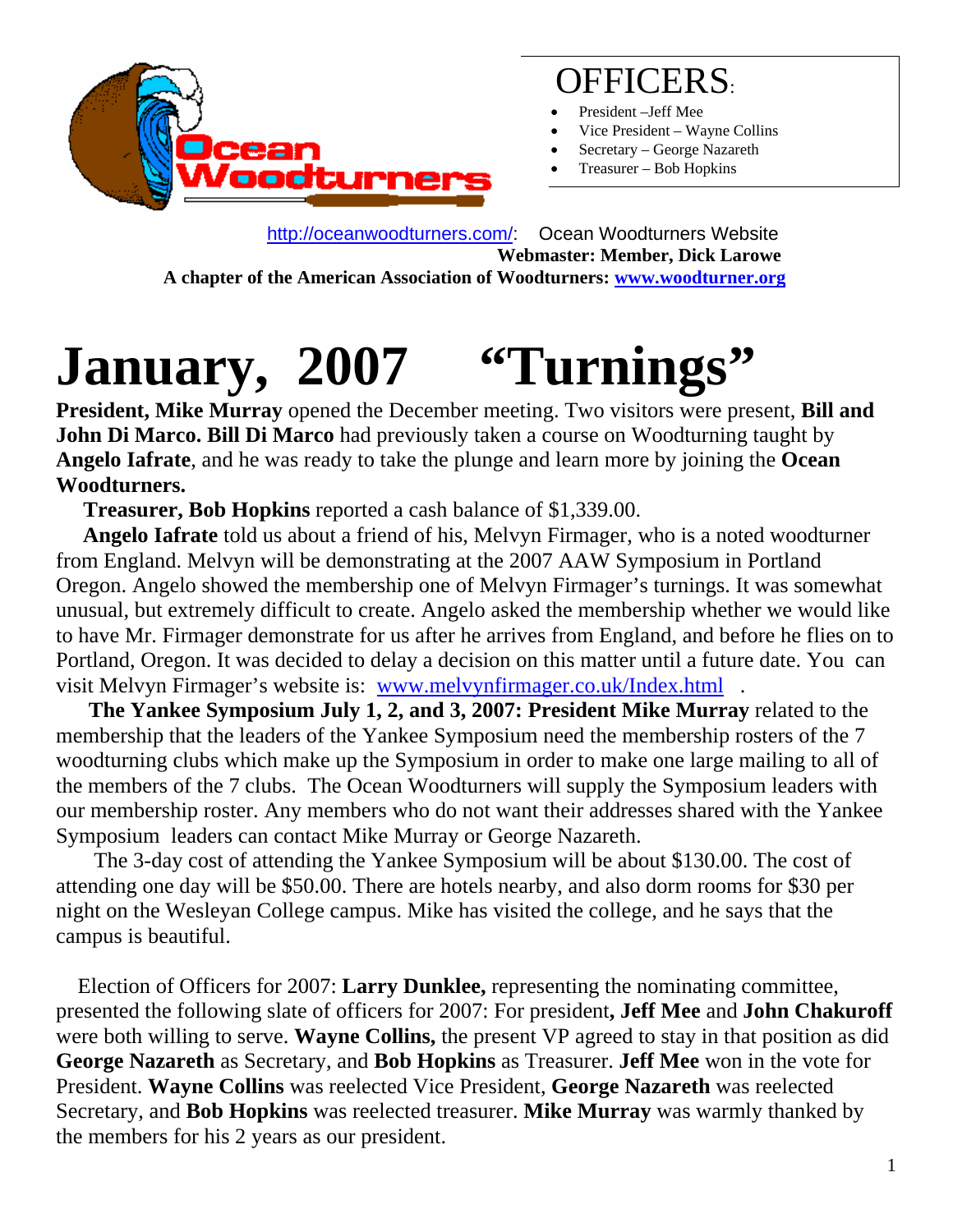Other happenings since the last newsletter: **Rudy Hempe** received a donation of a very large scroll saw from **Stephen Welch**, a neighbor of a member of the **Ocean Woodturners,**  Peter Olsen, who died three or 4 years ago. Peter was one of the early members of our organization. **Stephen Welch** advised Rudi that he was donating the scroll saw in memory of **Peter Olsen.** Stephen also advised Rudi that we could use this scroll saw as we saw fit, as long as it was acknowledged as in memory of his friend, **Peter Olsen.** Rudi felt that the scroll saw could be put to best use if it was given to either of our school programs, **Wayne Collins' Tiverton Middle School**, or **Rich Lemieux's Ocean Tides School**. Rich felt that the **Tiverton Middle School's** program was more suited to have a scroll saw, so Rudi brought the Scroll saw in his truck to **Rick Sousa**, who delivered it to Wayne's program. **Mike Murray** sent a letter to **Peter Olsen's widow** telling her about the donation made in memory of her late husband. **Stephen Welch** was also happy with the scroll saw going to a school program.

Our founder and past president, **Ken D'Ambrosio,** contacted **Rudi Hempe** by e-mail. Ken has not turned in the last 2 years because of a shoulder rotor cup malfunction and a tennis elbow. He misses the turning very much and hopes to get back to turning when his medical problems have cleared up. Ken and his wife spend most of their time in the Tampa Florida area insuring the continued growth of their business, **Cote and D'Ambrosio Communications**. He does make it back to Wickford for a short time each month to see his grandchildren.

 **Angelo Iafrate** recently sent your editor an e-mail about the possibility of The **Ocean Woodturners** adopting an occasional "**Open Shop Meeting".** It seems that the **Central New England Woodturners** has reserved their February meeting to be an open shop meeting at a member's workshop. The host can either demonstrate some turning methods or even to show a woodturning video for members to view. **Angelo** says that if we adopt this idea, he will be happy to be the first host, and **Angelo's** shop is larger than our Woodcraft meeting room.

On Saturday, December 16<sup>th</sup>, **Angelo Iafrate** hosted a **Small Bowl Challenge** for 12 members at his home workshop. Bob O'Connor, Bill Smith and Larry Dunklee assisted. Most of the 12 turners were present at the meeting, and displayed their turned bowls.



**From L to R , Richard Murphy, Henry Allsworth, Anthony Salera, and Randy Jorgenson**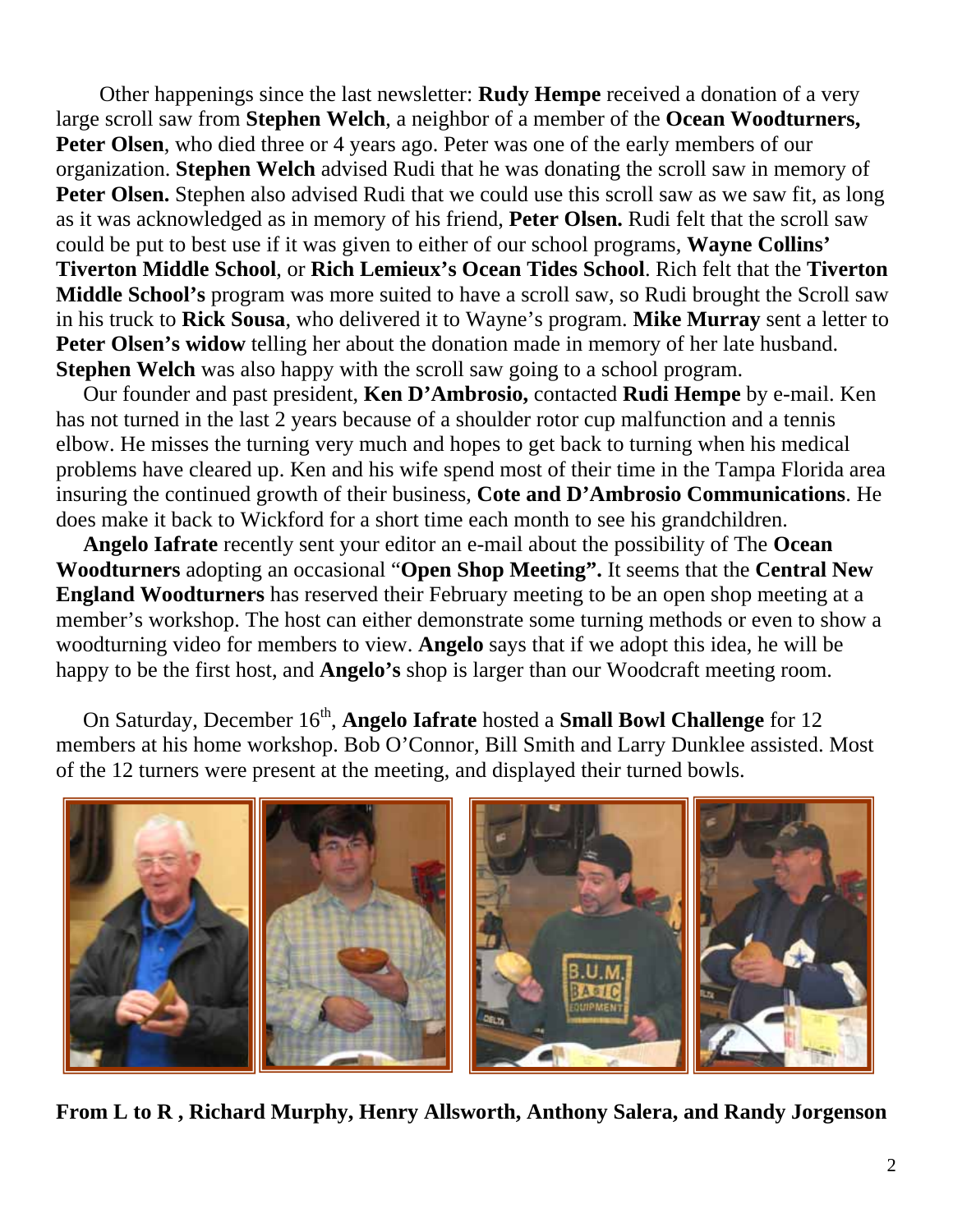## **Show and Tell**



 **All of the turnings on the left half of the table are Rick Sousa's The two rolling pins are Greg Marshall's The Segmented jewelry box is George Nazareth's The bowl in a crotch and the pens are Anthony Scuncio's The other bowls are from the members who attended the Small Bowl Challenge** 



**ge Bill Smith holding his lar George Nazareth Anthony Scuncio Spalted Maple Bowl** 

**palted Box Bowl in a crotch**